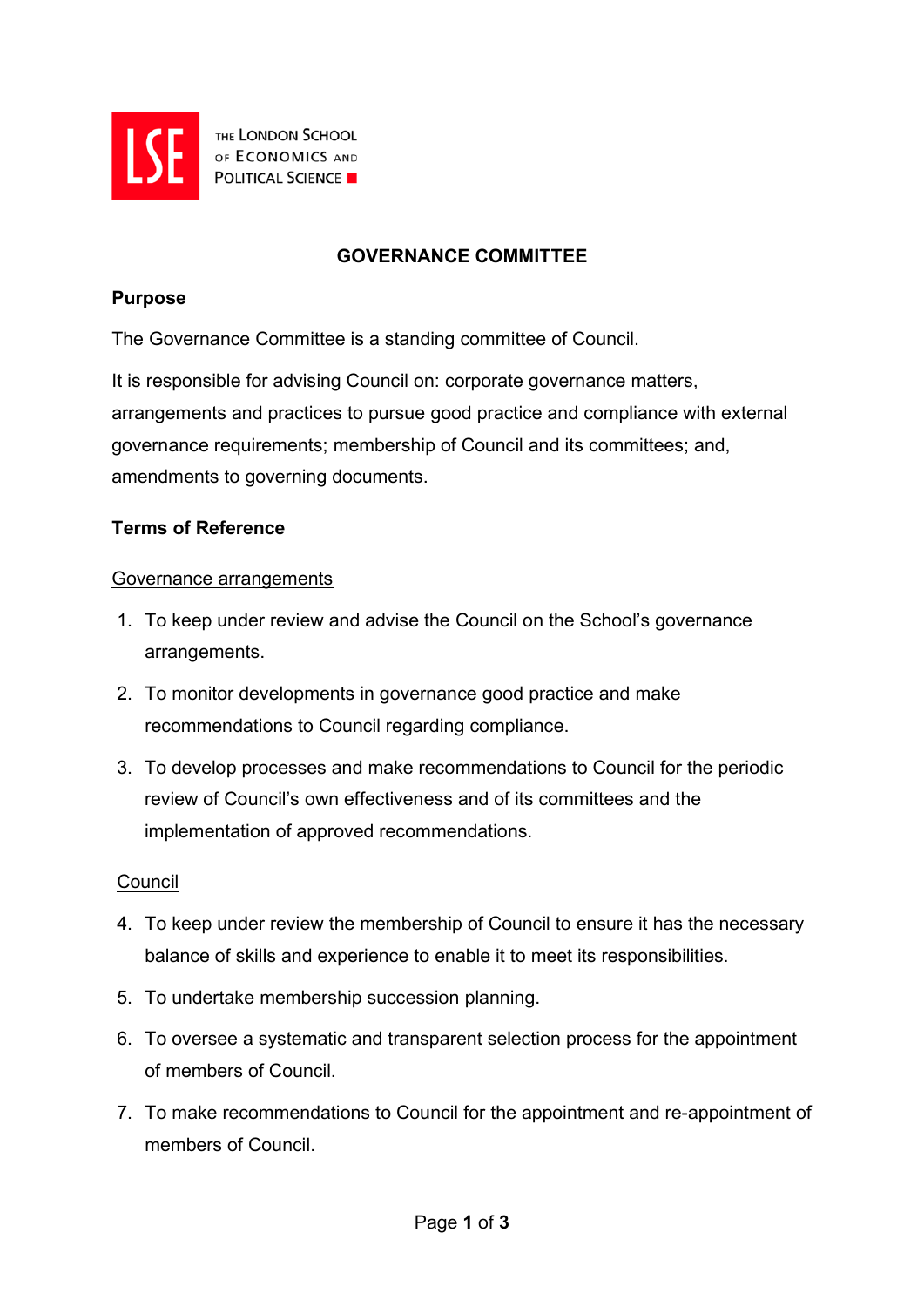- 8. To oversee the processes for the selection of the Chair and the Vice-Chairs and to make recommendations to Council for their appointment.
- 9. To review the role descriptions for the Chair and members of Council regularly.
- 10.To develop, oversee and monitor the induction, training support, and appraisal of members of Council and of committee chairs.
- 11.To monitor the compliance of members of Council with relevant codes of conduct and regulatory requirements.

## **Committees**

- 12.To review and make recommendations to Council for the membership of all committees of Council.
- 13.To make recommendations to Council for the appointment of Chairs of all committees of Council.

### Governance Documents

14.To review and recommend to Council proposed changes to governance documents as may be needed, including the Articles of Association, Council standing orders, byelaws etc.

### **Other**

- 15.To oversee Council's statutory obligations in relation to the LSE Students' Union, including review and approval of the constitution and of the code of practice, and the conduct of elections.
- 16.To provide a report to Council after each of its meetings.

## **Committee membership composition**

- Chair of Council (Chair)
- A Vice-Chair of Council
- Three Independent Council members (one may be an External member)
- Director
- Vice-Chair of Academic Board